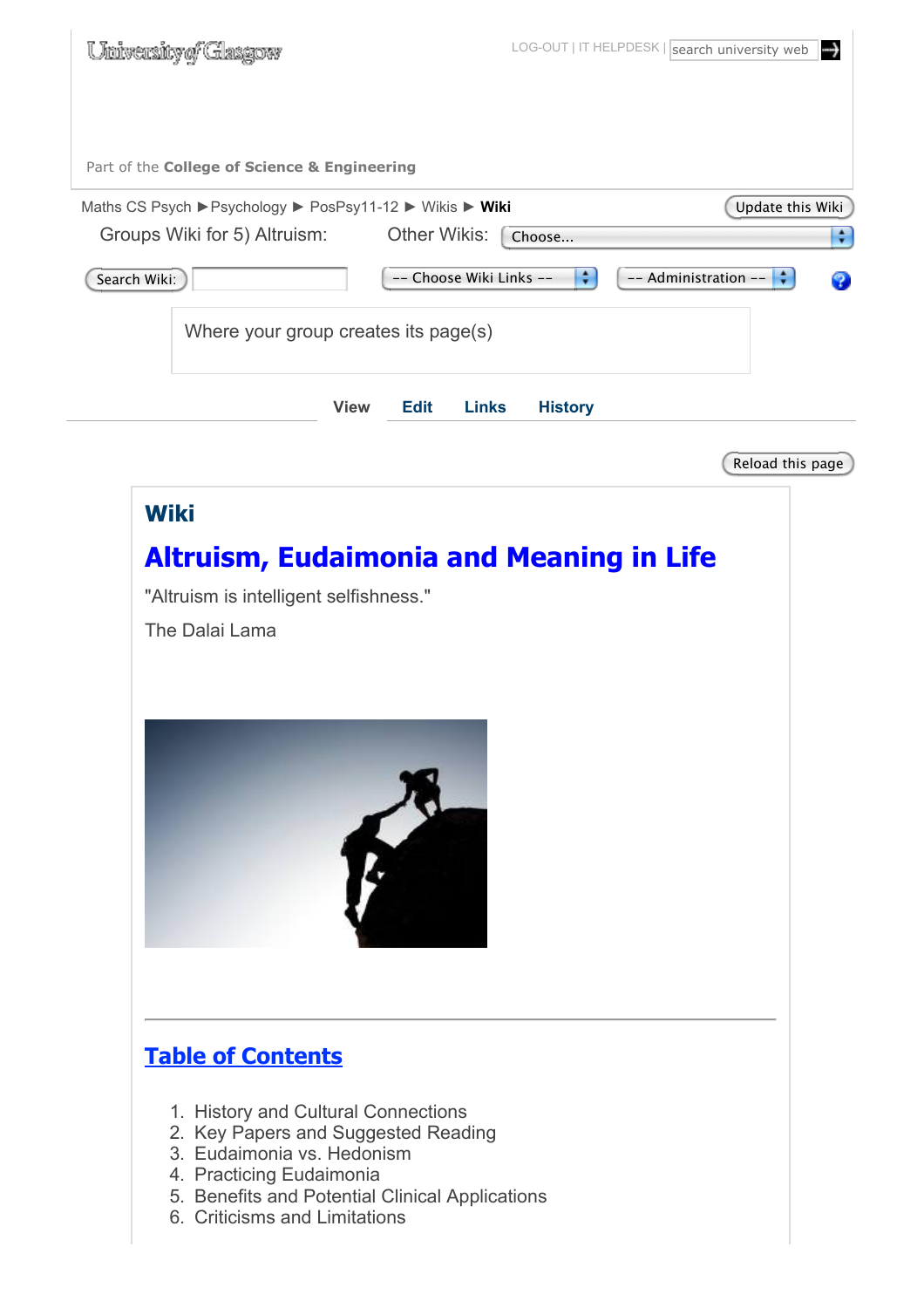- 7. "Promising" the "secret" of well-being
- 8. Key Points
- 9. Reference

### **Introduction**



### **Would you rather...**

-... have sex purely to get pleasure OR have sex with someone you love ?

-...go to a big party and get drunk OR stayed at home writing out your goals for the future ?

-...buy a piece of jewellery or electronics just for yourself OR gave money to a person in need ?

The question of what makes us happy has fascinated psychologists for a long time. Is happiness simply a matter of feeling pleasure for pleasures sake.Or is it the case that to be happy, pleasure is important but not enough: meaning is required.In that sense, doing things for other people seems to be an important part.

Eudaimonia is a conjunction of two Greek words: happiness and flourishing. Most psychological literature refers to eudaimonic activity as acting towards a goal because it is in line with personal values such as relatedness or personal growth (Ryff & Singer, 1998). In contrast, hedonism the seeking of pleasure for no other reason than that it is pleasurable. Altruism, an unselfish concern towards others - form of eudaimonic activity, is usually the focus of eudaimonic research.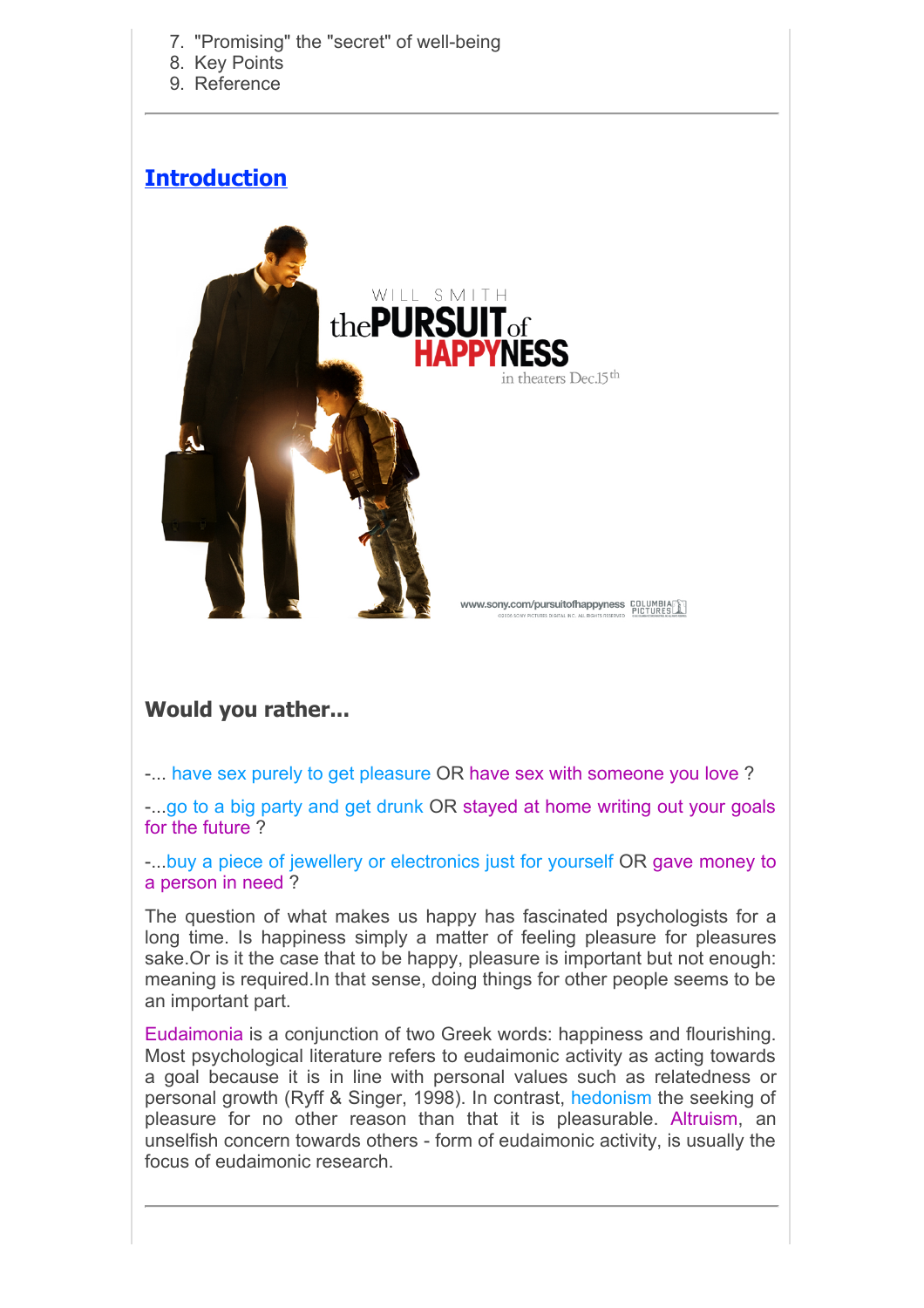# **History and Cultural Connections**

The concepts of altruism and eudaimonia have been discussed and questioned extensively throughout history, from Aristotelian philosophy all the way to modern psychological interpretations. Many have argued that when seeking meaning in life, altruistic behaviour plays a crucial role.

#### **Ancient Greek Philosophy**

The view of eudaimonia as discussed by Aristotle refers to the idea that true happiness is found in doing what is worth doing, leading to the realisation of one's true potential and an optimal state of well-being (Ryan and Deci, 2001). This idea stands in contrast to the hedonic approach to well-being, which defines it as maximizing pleasure and minimizing pain (Steger et al. 2008). The philosopher Aristippus argued that happiness and well-being is simply the totality of one's pleasure, or "hedonic moments" (Ryan and Deci, 2001). In that sense, the eudaimonaic view and the hedonistic view are opposing in their conclusions. The eudaimonaic approach requires striving for things in life that are inherently worthwhile while the hedonistic approach emphasizes simply feeling good. Research tends to show that eudaimonaic activity develops enduring well-being more than activity focusing simply on obtaining pleasure (Steger et al, 2008).

#### **Darwinism**

Though philosophers may have argued that altruistic behaviour is eudaimonaic and leads to a state of well-being, altruism plays a different role in Darwin's evolutionary theory. Darwin argues that behaving selfishly has traditionally increased one's chances of survival, so according to the principles of natural selection, it would be maladaptive over evolutionary time for altruism to prevail (Carter, 2005). This makes altruism as a concept incompatible with evolutionary theory. However, arguments have since been presented concerning the possible long-term stability of a society of altruists (Carter, 2005) and the potentially evolutionary benefits of altruistic behaviour. Darwin's theory, though it considers the likelihood of altruistic traits being preserved in the gene pool, does not consider its potential adaptive effects on happiness and well-being.

### **Modern Thought**

A variety of other philosophical arguments and psychological research studies have cited altruism and eudaimonia as factors in finding meaning. Many modern theories, such as the Self-Determination Theory (SDT) and the Psychological Well-Being theory, are centered around a variety of specific factors that maximize the capacity for well-being, such as personal growth, self-acceptance, and purpose in life (Ryff and Singer, 1998). Many religious, spiritual, or other "intrinsically meaningful" activities that are consistent with one's beliefs and values have also been correlated with happiness and well-being (Waterman, 1993). A lot of today's psychological research focuses less on the classical historical theories, such as the previously discussed Aristotelian philosophy and Darwinism, and more on the modern factors and culturally relevant behaviours that contribute to wellbeing.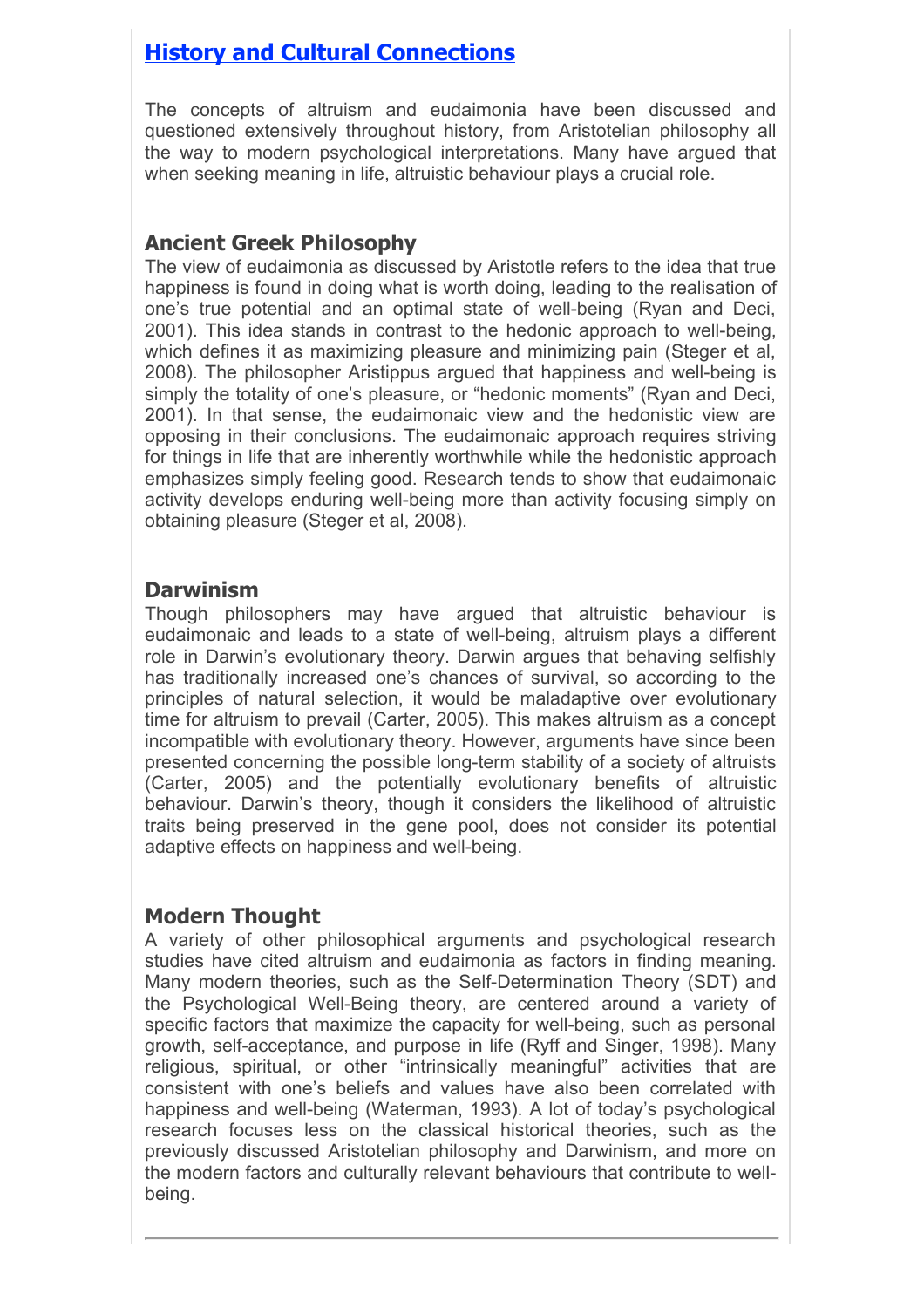### **Key papers and suggested readings**

If you are new to the area of eudaimonaic theory within positive psychology, then Waterman's (2008) article provides a good review of how far it has come over the past few years. The article itself is a response to various criticisms on the research into eudaimonaic theory (Kashdan et al, 2008).

The article covers the main definitions central to the theory, as well as some of the key criticisms you are likely to encounter when delving into the topic. The article is especially useful when considering the similarities and differences of eudaimonia and hedonism (as well as well-being), which is central to achieve a good understanding of the topic.

### **Steger et al (2008)**

#### **Intro**

This study focuses on the whether eudaimonaic and hedonic behaviours result in well-being. The rationale behind the study is that although there are many claims that eudaimonia results in happiness, but, there have been no subjective measures as to whether this is the case.

Daily diary entries (over 3 or 4 weeks) are used to assess an individual's well-being. Through diary entries there are four factors were measured: life satisfaction, meaning in life, and positive and negative effect.

#### **Results**

After an analysis of the diary entries, there was a clear positive correlation between engaging in eudaimonaic behaviours and well-being. For hedonic behaviours, there was a correlation for positive effect, but not for well-being. However, we must be wary that that a correlation does not mean causation.

#### **Conclusion**

A major criticism of this study and perhaps more so now in light of more recent research into eudaimonic theory of happiness, is the assumption that eudaimonic and hedonic behaviours are mutually exclusive. Although they do take into account that both behaviours are a means to achieve happiness, they do not give much thought to the difficulties in defining the two terms, and considering the overlap between the two.

A potential problem with this study is also the use of the daily diaries. Although it is a novel approach to collecting subjective experiences of eudaimonic behaviour, this also lends itself to various problems. We cannot assume that the same subjective experiences between participants results in the same feelings of well-being. This raises questions as to whether there is a valid measure of eudaimonaic behaviour, and whether such a scale holds reliability.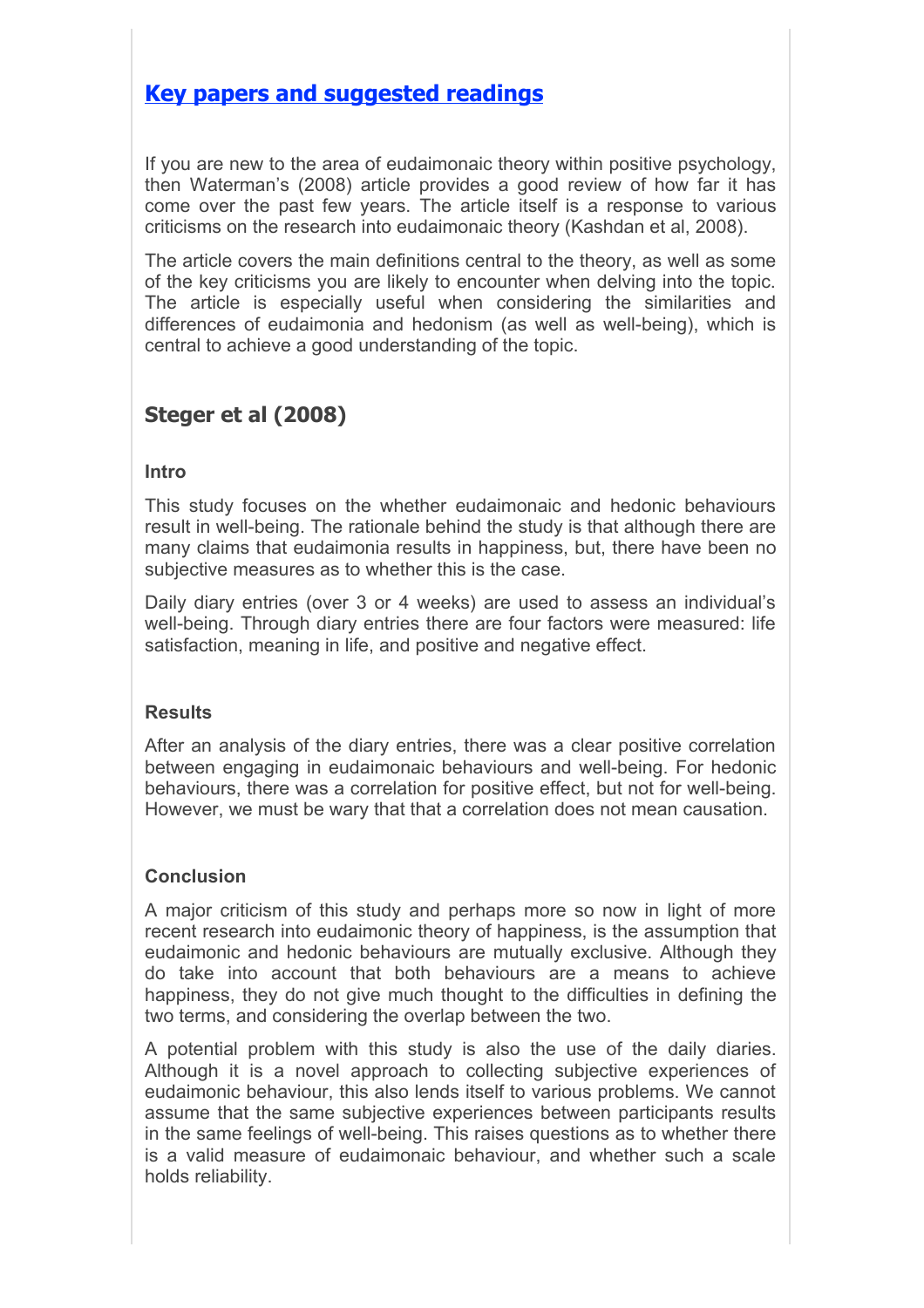### **Waterman et al (2010)**

A more recent study has actually approached the question of validity. Waterman et al (2010) issued the Questionnaire for Eudaimonaic Well-being to a diverse and large sample. They found that internal validity was high and that the varying demographics of the sample only accounted for a small percentage of variability. The conclusion was that this scale was an effective tool for the measure of eudaimonaic well being. This is good news for future research into the assessment of eudaimonaic well-being. If those researching the area begin to adopt this measure, and results are found to be consistent across different populations, the scientific advancement of the eudaimonaic theory of happiness can only be better off for it.

# **Eudaimonia vs Hedonism**

Currently there is huge controversy between eudaimonia vs hedonism as two opposing views on what can make an individual truly happy. The next section of the wiki will look at hedonism in order to better understand the difficulty one chooses when having to decide whether to stick to eudaimonia or hedonism.

Hedonism: "*a way of life in which pleasure plays an important role*".

• Contradictory claims have been made about hedonism: some positive and some negative.

## **The paradox of hedonism**

• Pleasure becoming dull over time may lead either to seeking stronger sensations (potentially dangerous) or to disappointment. Hedonism may lead to addiction. Hedonists may become idle, their lives follow no cause or path of self development. Hedonism may erode social bonds, as the hedonist is less sensitive to the needs of others.

#### **Positive views on hedonism**

Pleasure may reduce stress and so lead to better health. Enjoyment enhances our ability to cope with problems in life and to use more reality control over emotion focused coping.Enjoyment makes us more social and this strengthens social bonds and leads to a better support network.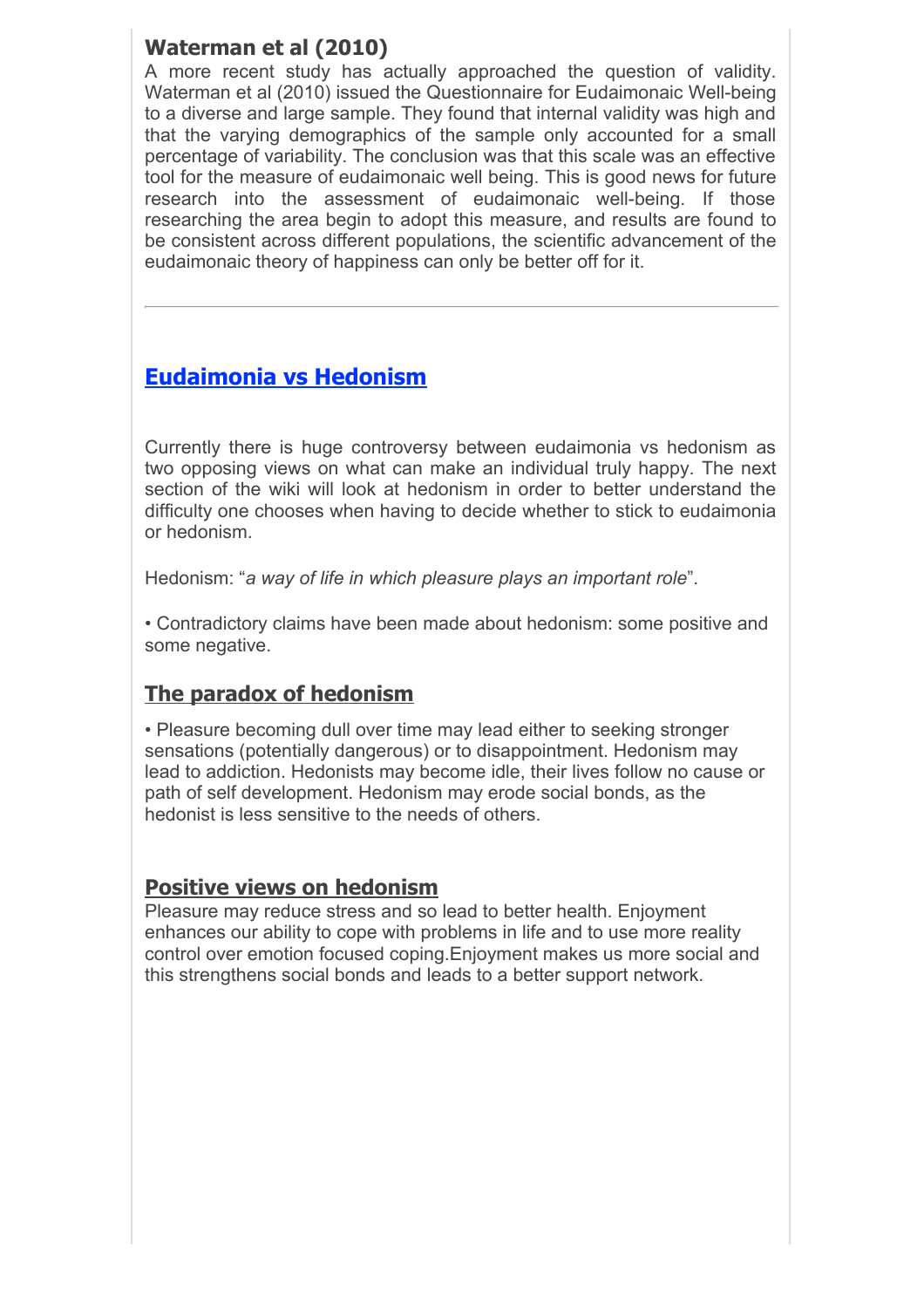

### **Hedonic Mind-set and Happiness**

- Reflected in personality (Gorman, 1971) Sensation seekers are happier
- Degree of activities that bring you pleasure

without feeling guilt (Arise, 1996)

– More enjoyment is seen in happier countries

that do not feel guilt

### **Hedonism and Leisure**

• Those who tend to deemed leisure time to be very important in day to day life, are considered to be happier. Especially those who partake in outdoor activities or who participate in sports. Clark and Watson (1988) show that those who are most involved in leisure activities report a better mood on average.

There is currently still controversy as to whether following the rules of Aristotle and eudaimonia or acting according to hedonism will make an individual happy. The Happiness Project proposes a list : half of the items on the list are aimed at satisfying momentarily needs i.e. making yourself feel better at present (indulgence in a film for example) to somewhat console ourselves. The rest are to do with doing things for other people or acting towards achieving more long term goals.

Gretchen Rubin highlights importance of satisfying both short-term and longterm needs and acting in accord of both eudaimonia and hedonism, as opposed to follow one of them and disprove of the other.

### **Gretchen Rubin Happiness Project**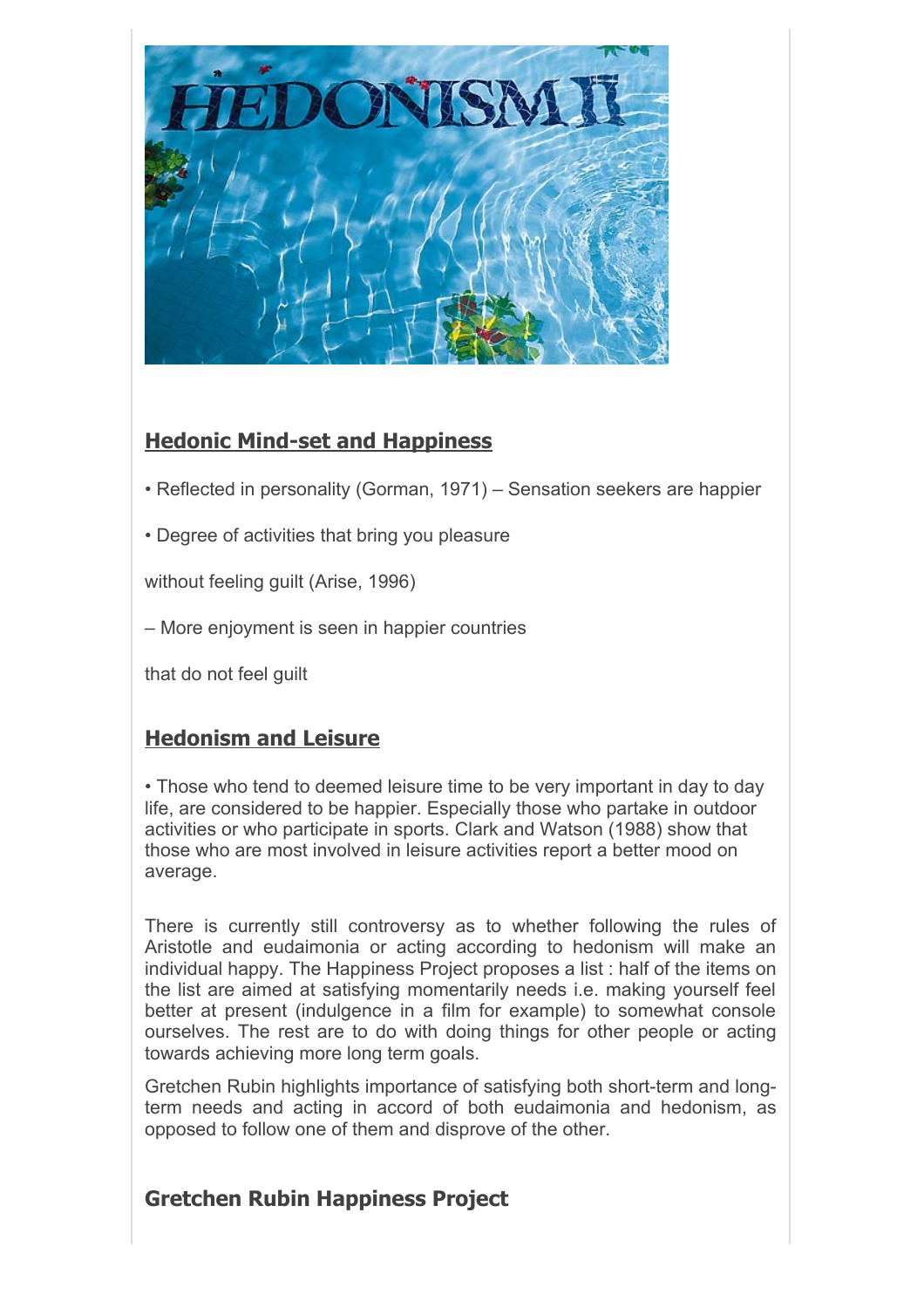

*I'm Gretchen Rubin. A few years ago, I had an epiphany on the cross-town bus. I asked myself, "What do I want from life, anyway?" and I thought, "I want to be happy" but I never spent any time thinking about happiness. "I should do a happiness project!" I realized. And so I have. My happiness project has convinced me that it's possible to be happier by taking small, concrete steps in your daily life. In my book and on this daily blog, I write about what I've learned as I've test-driven the wisdom of the ages, the current scientific studies, and the lessons from popular*

*culture. Plutarch, Samuel Johnson, Benjamin Franklin, St. Thérèse, the Dalai Lama, Oprah, Martin Seligman!I cover it all.*

If you would like to hear a sample of the audio book based on the Happiness Project, click **here**:

Doing things for other people or acting towards achieving more long term *We've all had terrible, horrible, very bad days. Here are some strategies I use:* 

- 1. *Resist the urge to 'treat' yourself. Often, the things we choose as 'treats' aren't good for us. The pleasure lasts a minute, but then feelings of guilt deepen the lousiness.*
- 2. *Try doing something nice for some-one else: 'Do good, feel good'. Be selfless, if only for selfish reasons.*
- 3. *Distract yourself. Watching a funny movie or TV show is a great way to take a break.*
- 4. *Tell yourself, "Well, at least I..." Yes, you had a horrible day, but at least you went to the gym, or walked the dog, or read your children a story, or did the recycling.*
- 5. *Remind yourself of your other identities. If you feel like a loser at work, send out an e-mail to engage with childhood friends. If you think members of the PTA are annoyed with you, don't miss the exercise class where everyone likes you.*
- 6. *Keep perspective. Ask yourself: "Will this matter in a month? In a year?" I recently came across a note I'd written to myself years ago, that said "TAXES!!!!!!!!" I dimly remember the panic I felt; it's all lost and forgotten.*
- 7. *Write it down. When something horrible is consuming my mind, I find that if I write up a paragraph or two about the situation, I get immense relief.*
- 8. *Remind yourself that a lousy day isn't a catastrophic day. Begrateful that you're still on the 'lousy' spectrum. Things could be worse.*

## **Practicing Eudaimonia**

#### **Be Social**

Positive relations, especially those of higher quality or intimacy, are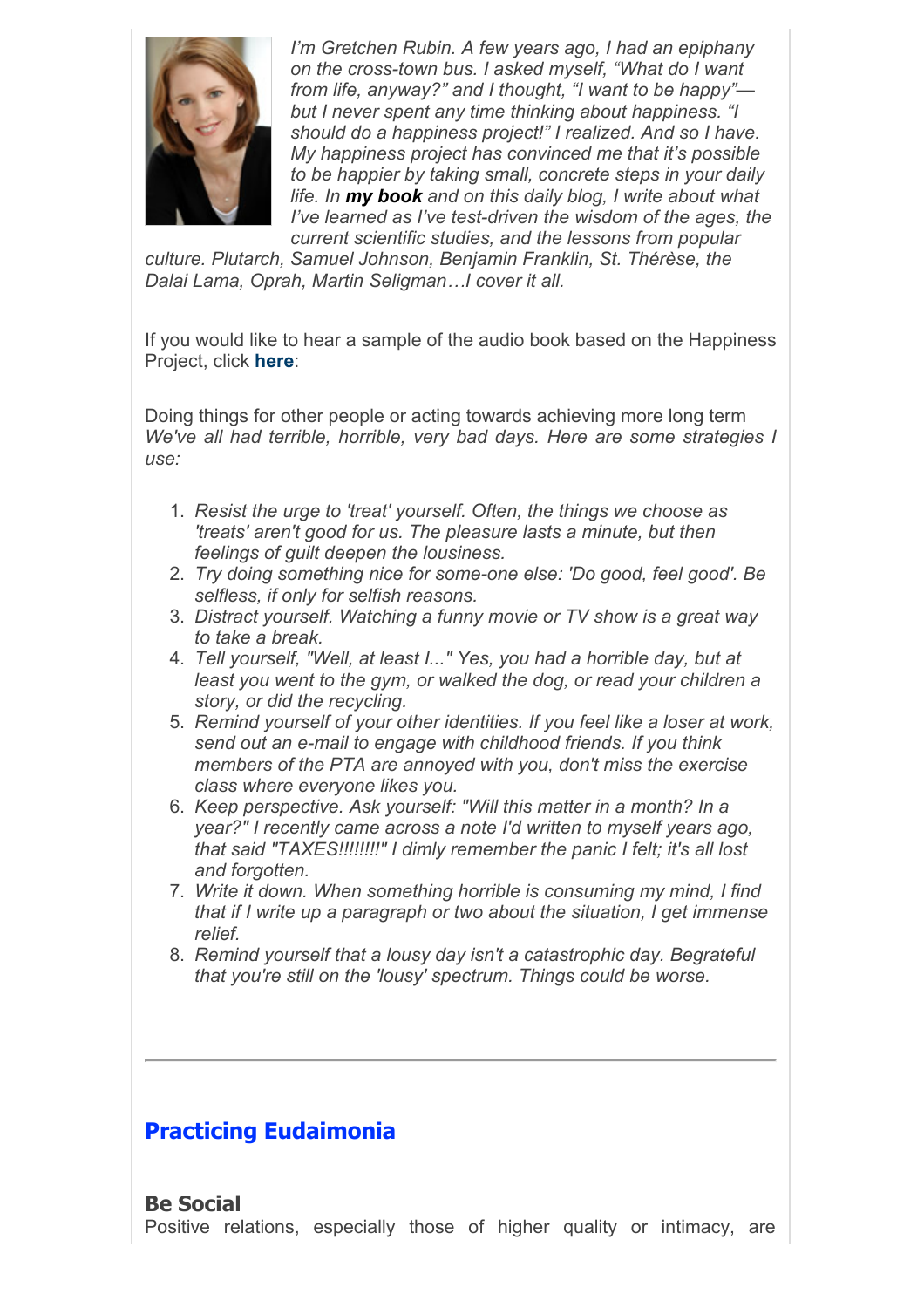suggested as being the strongest factor contributing to the benefits of eudaimonaic activity (Deci & Ryan, 2001). Notably, the "helper's high" effect, the release of endorphins in response to altruistic activity, requires direct contact with others (Lucs, 1988). Activities that have direct contact with the benefiting party, meaningful dialogue, and facilitate a sense of understanding are best (Deci & Ryan, 2001). As a result, it is more beneficial to volunteer at a retirement home, interacting with retirees than to donate money.

#### **Be Voluntary and Meaningful**

Eudaimonaic activity has more benefit when it is voluntary and motivated by the right reasons. The "helper's high" was only experienced when altruistic activities were voluntary (Lucs, 1988). Furthermore, altruism was only associated with higher well-being when motivated by the concern for the welfare of others rather than anticipation of rewards (Dietz et al, 2007). It is also shown that individuals with the highest well-being are typically those pursuing intrinsic goals for autonomous reasons (Sheldon et al, 2004). It is this effect that researchers suggest may explain why women in an Upstate New York study benefited from volunteering but had a negative relation to paid work and care giving (Moen et al., 1992).

#### **Be Proficient**

It is important to feel both competent and confident in performing the eudaimonaic task, as both associated with higher levels of well-being (Ryan & Deci, 2001). Volunteer in an area of your expertise, for example: if you excel at a particular sport, volunteer in a summer camp or after-school program dedicated to that sport.

#### **Don't Over-do It**

Finally, there is a limit to the amount of benefit that can be derived from altruism. Feeling overwhelmed can negate the beneficial effects as seen in a study by Brown et al (2003). Studies show there is a minimum amount of time that must be devoted to volunteer activities to gain benefits but once that amount is met, the volunteer receives no additional benefit. Some studies suggest this threshold is around 100 hours per year, with volunteers showing little benefit under and no additional benefit above (Lum and Lightfoot, 2005).

### **Benefits and Potential Clinical Applications**

#### **Psychological**

There are many studies citing the positive affect of eudaimonia, specifically altruism, on well-being and other markers of psychological health (Ryff & Singer, 2000; Ryan & Deci, 2001). Altruism, in fact, was associated with higher levels of mental health beyond most other factors (Schwartz, 2003). Altruism has been directly shown to reduce depression, anxiety (Dietz et al, 2007), and stress-related disorders (Lucs, 1988). Altruism was also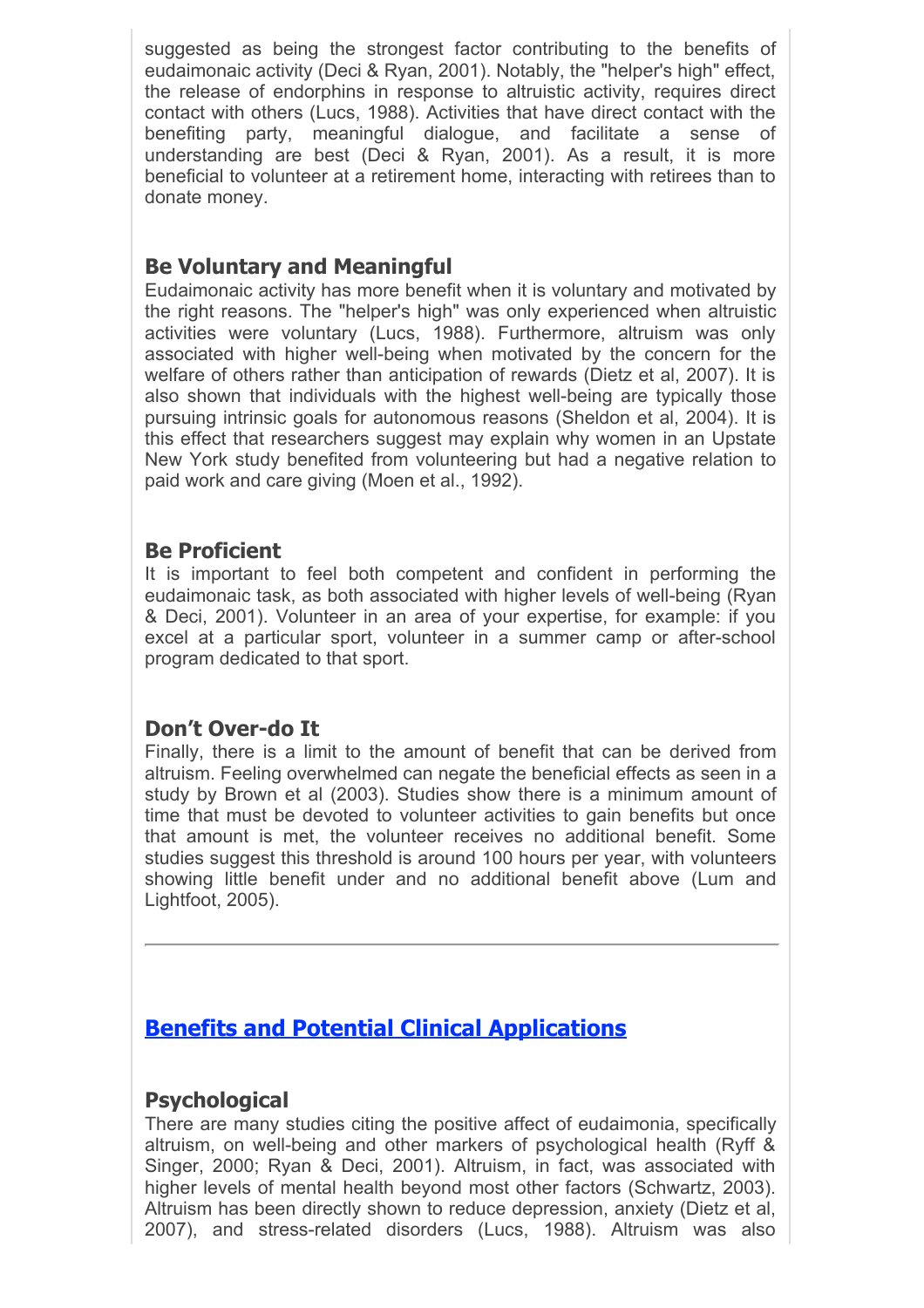concluded to be the mechanism responsible for relieving youth of neurotic distress and depression when joining "demanding charismatic groups" (Post, 2005).

#### **Immune System**

A significant clinical application lies in altruism's ability to boost the autoimmune system. A study showed that students watching a film about Mother Teresa's altruistic activities produced a significant increase in the antibody S-IgA compared to those watching a neutral film (Post, 2005). Accordingly, empirical evidence shows that those who volunteer earlier on in life are less likely to suffer from ill health at a later date (Luoh & Herzog, 2002). In similar suit, a 30-year study found that only 36% of women belonging to a volunteer organized experienced major illness compared to 52% of those who didn't belong to such an organization (Post, 2005).

#### **Cardiovascular**

Altruism can also protect against and help manage cardiovascular disease through reducing stress and other mechanisms. Adults who volunteered to give massages to infants at a nursery school lowered stress hormones including salivary cortisol and plasma norepinephrine/epinephrine (Post, 2005). Moreover, altruism also induces the secretion of oxytocin, which is associated with positive mood and stress relief (Ryff et al, 2001). The endorphins producing the "helper's high" effect produced a relaxed state that reduced stress (Lucs, 1988). Aside from reducing stress, altruism can also reduce despair and depression, two factors highly related to increased mortality in heart attacks (Dietz et al, 2007). Not surprisingly, states in the US with higher volunteer rates have lower rates of heart disease mortality and incidences (Dietz et al, 2007).

#### **Geriatrics**

One of altruism's most promising applications is towards geriatrics: older volunteers are suggested to receive more benefits from volunteering than younger volunteers. Longitudinal studies have shown volunteers retain greater functional ability than their non-volunteering peers (Dietz et al, 2007). Most significantly, however, is the effect on longevity even when controlling for physical health. In a National Health Interview Survey, volunteers in 1983 were approximately twice as likely to be alive in 1991 as those who hadn't volunteered (Dietz et al, 2007). This effect on longevity has been observed in many studies (Dietz et al, 2007).

#### **Other**

Chronic pain can be partially managed through participation in altruistic activities: pain intensity and levels of disability decreased in individuals suffering from chronic pain when they volunteered to help others suffering chronic pain (Arnstein et al. 2002). The "helper's high" induced relaxation has also been documented to relieve pain and improve lupus, multiple sclerosis, voice loss, and headaches. Furthermore, altruism was significantly correlated with long-term survival in individuals living with AIDS. This suggests that the benefits of altruism can be applied to improve the conditions of a wide range of illnesses and diseases.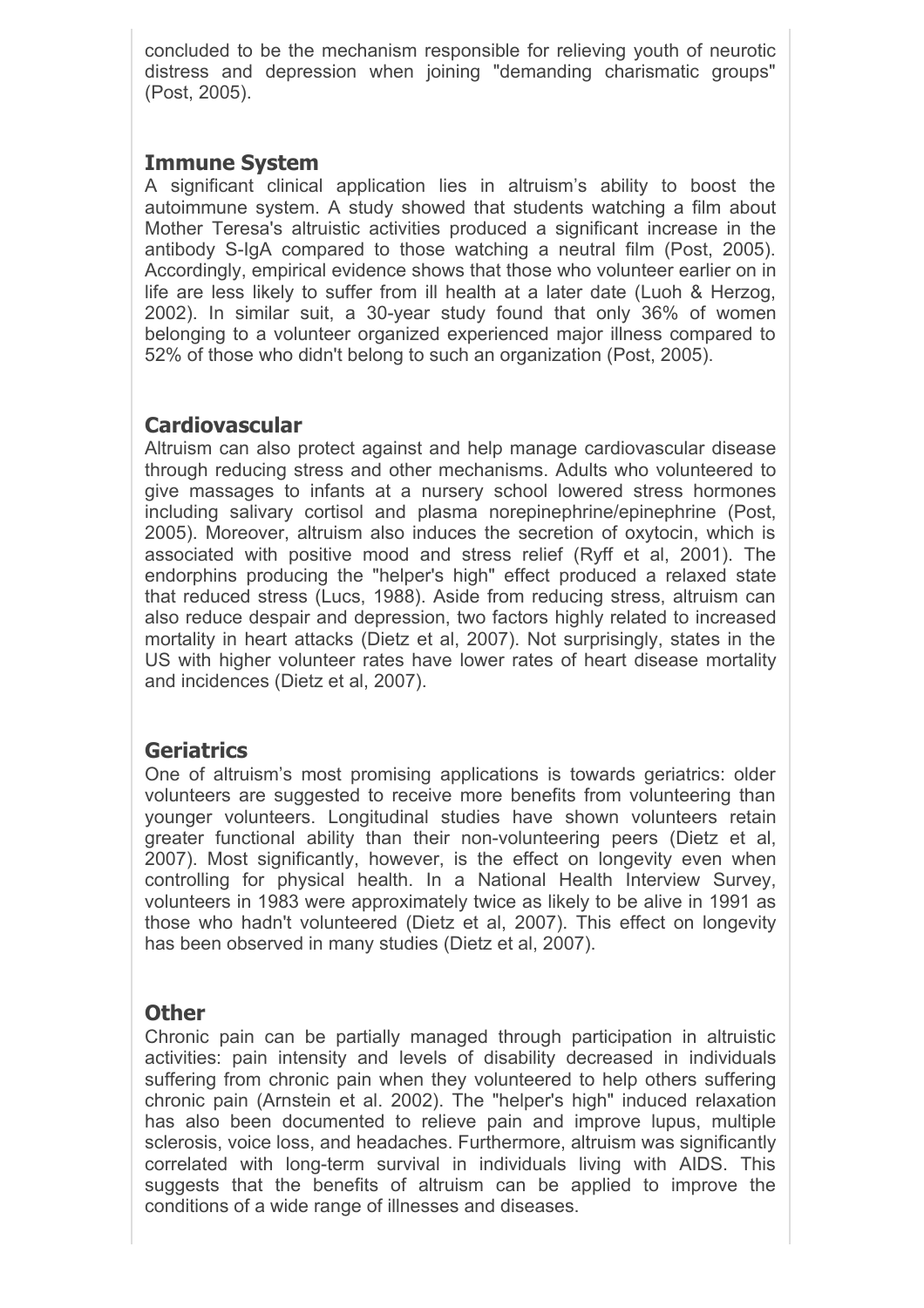### **Criticisms and Limitations**

So far, studies have hardly looked at the nature of activities associated with eudaimonia and there is little research directly combining the study of eudaimonia and altruism (Steger, 2008). As a result there is no clear theory available to explain the way in which intrinsic and prosocial motivation interact (Grant, 2008). In addition, the focus of studies looking at altruism is primarily based on evolutionary ideas of altruism.

In light of limited number of studies looking at the interaction of altruistic behaviour and eudaimonia, criticism here will mainly focus on conceptual methodological issues regarding the study of eudaimonic well-being in broader terms.



Kashdan, et al (2008) criticize the lack of consistency regarding definitions of eudaimonia, as well as its conceptual approach. According to their view, eudaimonia is especially difficult to conceptualize as a scientific construct, since it includes a broad number of categories. These in turn represent different sets of ideas including flow, self-determination theory, meaning, and others.

Furthermore, while there are a number of conceptual issues associated with eudaimonia as such, there is also a debate regarding the appropriateness of splitting well-being and happiness into two main dimensions: eudaimonia and hedonism. For instance, Ryan & Deci (2001) note that well-being is more likely to be a multi-dimensional construct, comprising hedonic and eudaimonic aspects at the same time. Therefore, assessing hedonism and eudaimonia separately might not be appropriate in all cases (Biswas-Diener, Kashdan, & King, 2009).

#### **Measures**

The study of well-being relies mainly on self-report measures. While newly developed measures such as the Questionnaire for Eudaimonaic Well-being by Waterman et al (2010) have demonstrated high degrees validity and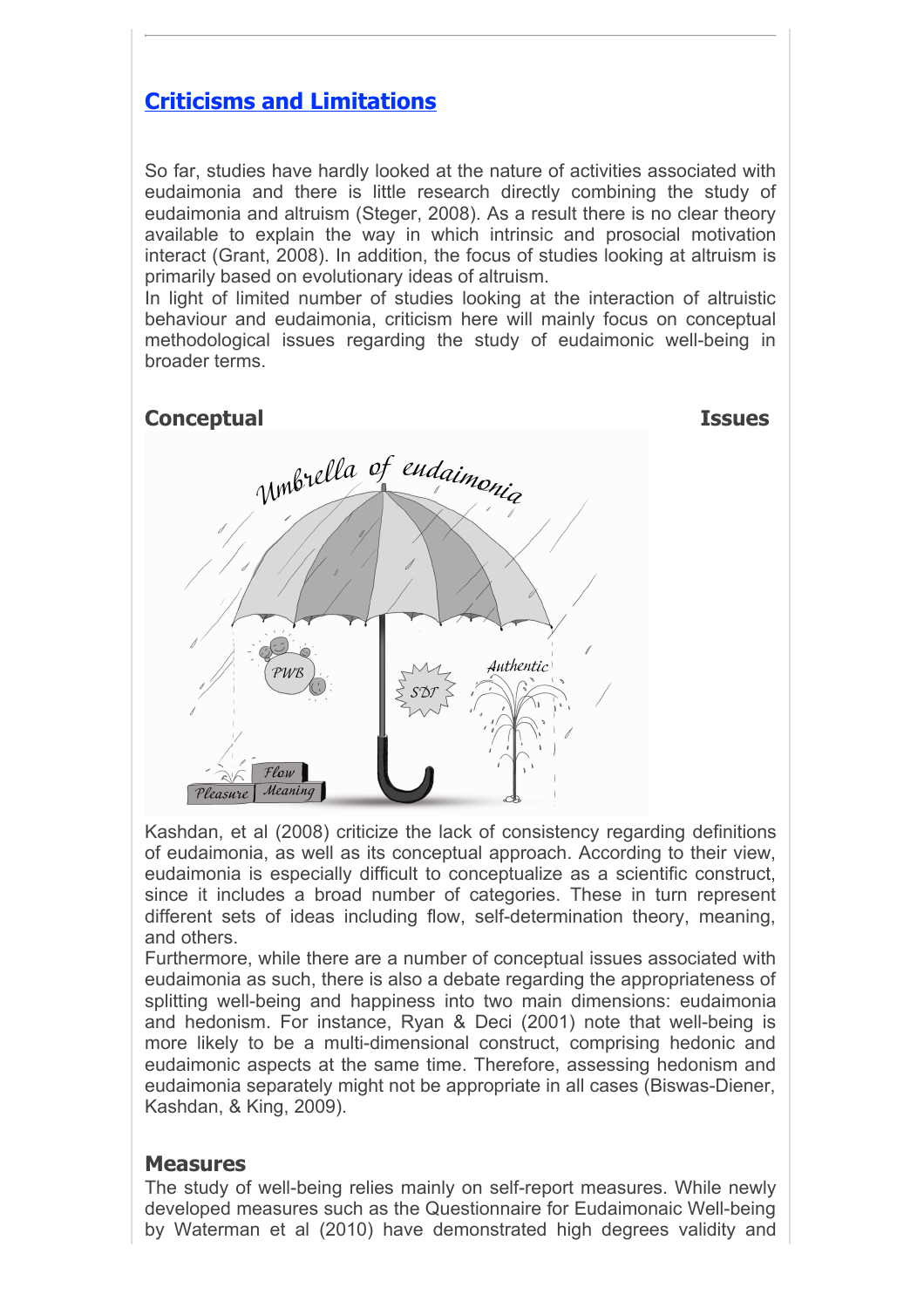reliabilty, one still has to keep in mind that such measures may be susceptible to biases (Oishi, 2010). When asked to report subjectively experienced well-being from memory, reports might diverge from the actual experience at the time, resulting in a retrospective bias. Individuals might also show self-presentation biases, presenting themselves in a more favourable light and omitting negative information. Also the use of correlational designs can be problematic in that it limits the strength or statistical power of the resulting conclusions. While correlational measures provide insight into links between variables, these measures cannot establish causal relationships.

Additionally, samples used in many studies may have limited representativeness, as they often rely on samples dominated by undergraduate students of similar age and educational status. This sample population does not allow for a generalization to the general population. Representativeness is also limited in terms of cultural context. According to Oishi (2008) there are considerable cultural differences in concepts of wellbeing as well as factors determining well-being. So far, there has been a strong focus on the study of well-being in a western context. Hence, conclusions which can be drawn from studies mainly apply to western settings.

Another disadvantage of many studies in the field of well-being research is the lack of control conditions. Again, this limits interpretations drawn from the results.

#### **The Question of Causality**

The case of altruism and well-being clearly exemplifies the problem of causality. Currently, the question of "what came first; the egg or the hen", remains unresolved. In other words - does altruism generally increase wellbeing or is well-being associated with greater altruistic behaviour? There is no agreement regarding the causal relationship between altruism and wellbeing, yet. For example, a study by Schwartz (2003) links mental well-being and altruistic behaviour, but fails to provide clear evidence regarding the causal relationship of altruism and well-being.

Therefore, helping others might not purely provide meaning, but whether altruistic behaviour leads to well-being and is meaningful may be determined by individuals' motivation to help (Moreno-Jiménez & Villodres, 2010). Hence, well-being might not be generated by the altruistic act as such, but rather through intrinsic meaning associated with helping others.

## **"Promising" the "secret" of well-being**

There is an industry of self-help books and webpages, promising the "secret for eternal happiness". While these pages or books often rely on some scientific findings of studies in the area of Positive Psychology, these are often misinterpreted and misapprehended, and most of all presented in a one sided fashion. Headings such as the "The key to happiness revealed" suggest the need for caution.

One needs to keep in mind that the field of positive psychology research, including the study of well-being, is still in its beginnings (Waterman, 2008). Self-help books and mainstream media often oversimplify research findings and ignore conceptual and methodological issues which, in many cases, still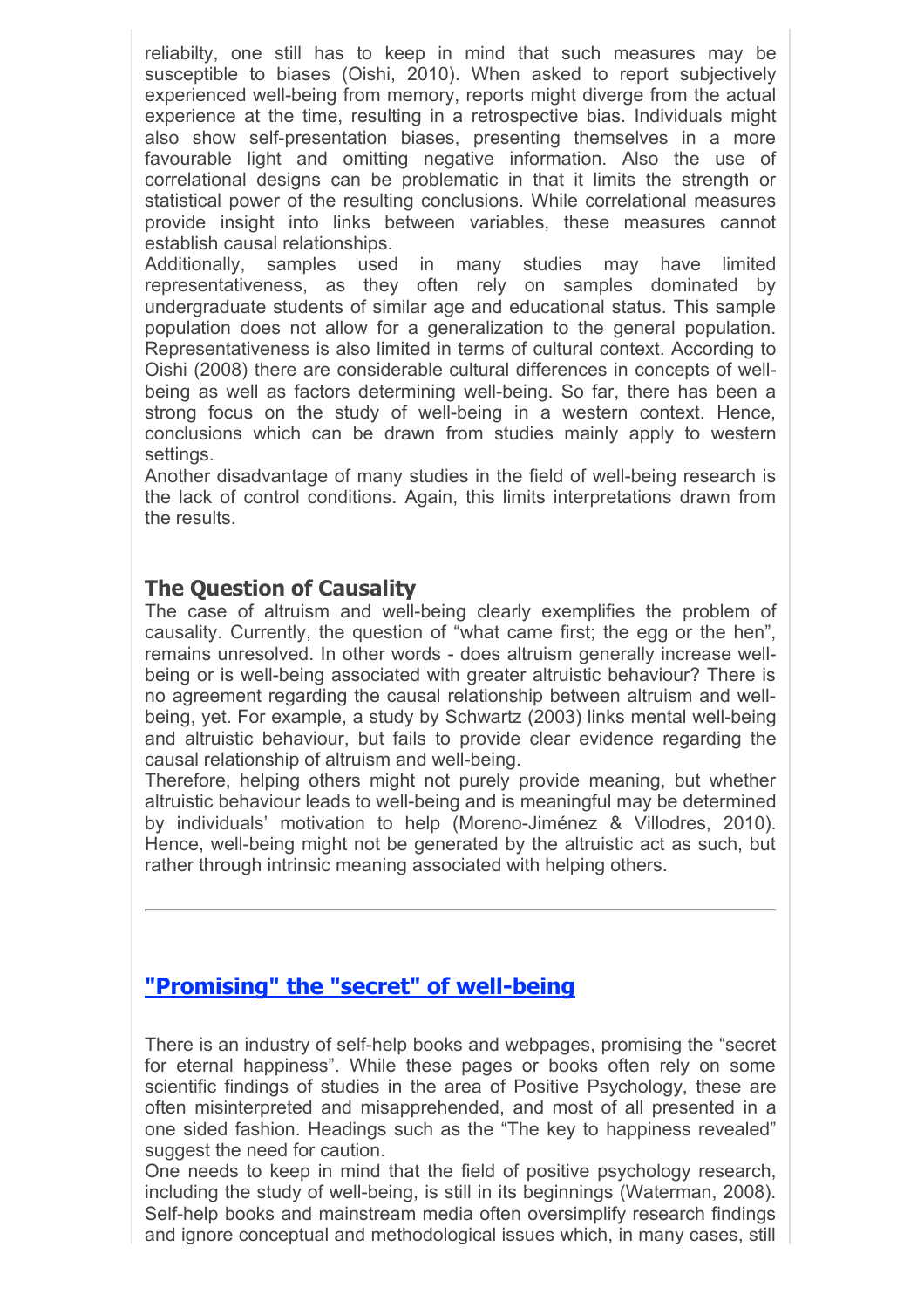limit the clarity of the current state of knowledge.

### **Examples of biased and simplified reports in the media:**

**http://www.oprah.com/spirit/5-Things-Every-Happy-Woman-Does/3** 

**http://www.realtruth.org/articles/080602-001-tkthr.html**

# **Key Points:**

- 1. While there has been a new wave of interest in altruism and eudaimonia in the context of positive psychology, these concepts have a long history leading back to considerations of ancient Greek philosophers, such as Aristotle.
- 2. Studies such as that of Steger (2008) demonstrate that engagement in eudaimonic activities, including altruistic behaviours, enhances wellbeing.
- 3. When researching the effects of both eudaimonia and hedonism, it is worth noting that the two are not mutually exclusive
- 4. Eudaimonia is beneficial, mentally and physiologically. In order to receive the most benefit from eudaimonia, choose an activity that is social and meaningful but dont over-do it.
- 5. There are some problems involved in studying links between eudaimonia and altruism. These include ambiguity of concepts such as eudaimonia, methodological issues as well as questions of causality.

## **References:**

## **Key Readings and Suggested Readings:**

Steger, M. (2008). Being good by doing good: Daily eudaimonic activity and well-being. *Journal of Research in Personality, 42(1),* 22-42.

Waterman, A. S. (2008). Reconsidering happiness: a eudaimonist's perspective. *The Journal of Positive Psychology, 3(4),* 234-252.

Waterman, A., Schwartz, S., Zamboanga, B., Ravert, R., Williams, M., Bede Agocha, V., Yeong Kim, S., et al. (2010). The Questionnaire for Eudaimonic Well-Being: Psychometric properties, demographic comparisons, and evidence of validity. *The Journal of Positive Psychology, 5(1),* 41-61.

**Additional References:**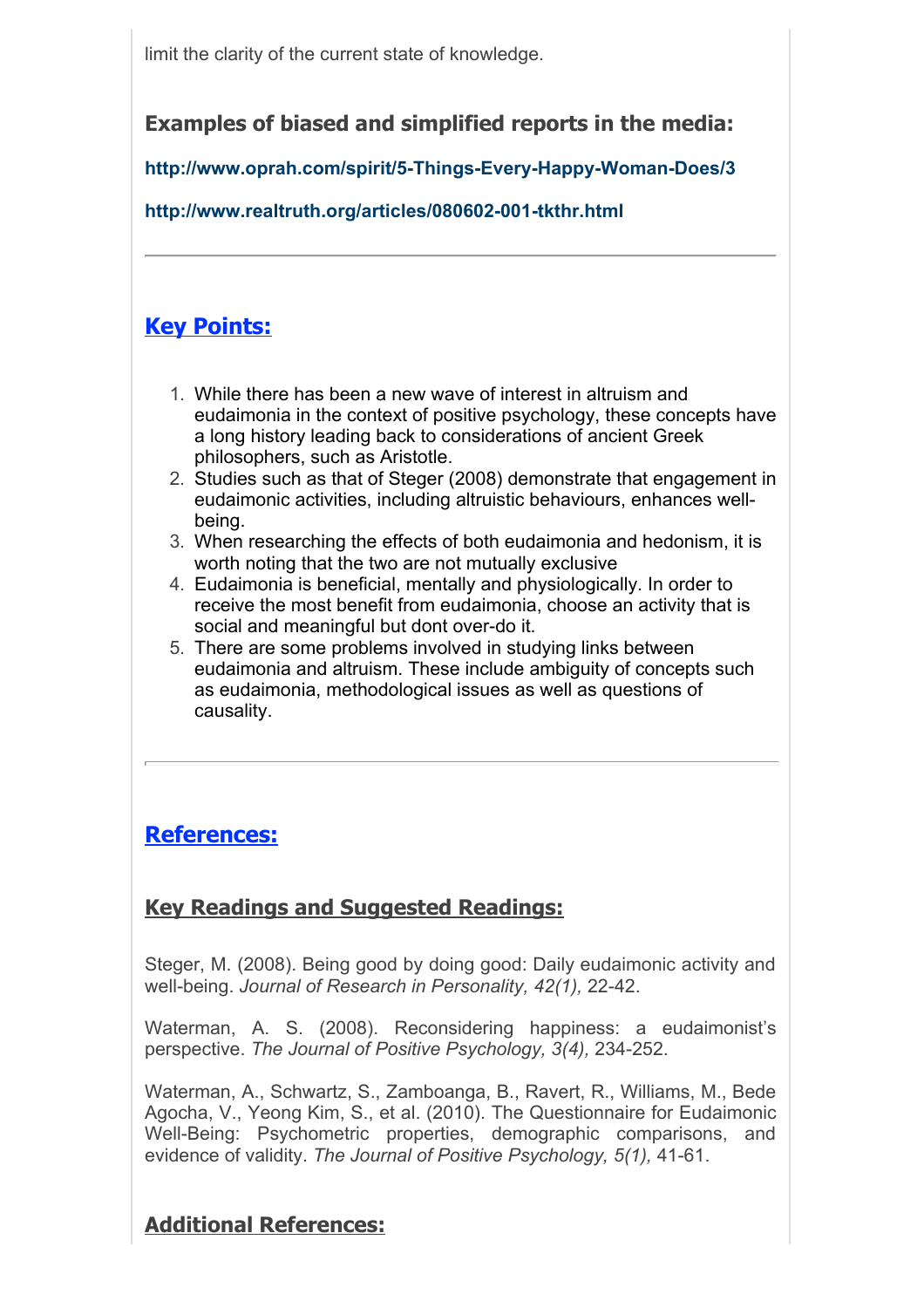Arnstein, P., Vidal, M., Well-Federman, C., Morgan, B., and Caudill M. (2002) "From Chronic Pain Patient to Peer: Benefits and Risks of Volunteering. *Pain Management Nurses*, *3(3)*: 94-103

Biswas-Diener, R., Kashdan, T. B., & King, L. a. (2009). Two traditions of happiness research, not two distinct types of happiness. *The Journal of Positive Psychology*, 4(3), 208-211.

Brown, S. L., Nesse, R., Vinokur, A. D., & Smith, D. M. (2003). Providing Support may be More Beneficial than Receiving It: Results from a Prospective Study of Mortality. *Psychological Science, 14*, 320-327.

Carter, A. (2005). Evolution and the Problem of Altruism. Philosophical Studies: An International Journal for Philosophy in the Analytic Tradition, 123 (3), 213-230.

Demir, M.,& Sun, Z. (2004). Self-concordance and subjective well-being in four cultures. *Journal of Cross-Cultural Psychology, 35(2)*, 209-223

Dietz, N., Grimm, R., & Spirng, K. (2007). "The Health Benefits of Volunteering: A Review of Recent Research." *Office of Research and Policy Development, Corporation for National and Community Service*. Washington, DC.

Grant, A. M. (2008). Does intrinsic motivation fuel the prosocial fire? Motivational synergy in predicting persistence, performance, and productivity. *The Journal of applied psychology, 93(1)*, 48-58.

Kashdan, T. B., Biswas-Diener, R., & King, L. A. (2008). Reconsidering happiness: the costs of distinguishing between hedonics and eudaimonia. *The Journal of Positive Psychology, 3(4)*, 219-233.

Lucs, A. (1988). Helper's high: volunteering makes people feel good, physically and emotionally. *Psychology Today, (Oct)*.

Lum, T.Y. and Lightfoot, E. (2005) "The Effects of Volunteering on the Physical and Mental Health of Older People." Research on Aging, 27(1): 31- 55.

Luoh, M-C. and Herzog, A.R. (2002) "Individual Consequences of Volunteer and Paid Work in Old Age: Health and Mortality." *Journal of Health and Social Behavior, 43(4)*: 490-509.

Moen, P., Dempster-McClain, D. & Williams, R.M., (1992) "Successful Aging: A Life Course Perspective on Women's Multiple Roles and Health." *American Journal of Sociology.*

Moreno-Jiménez, M. P., & Villodres, M. C. H. (2010). Prediction of Burnout in Volunteers. *Journal of Applied Social Psychology, 40(7)*, 1798-1818.

Myers, D. G. (2000). The funds, friends, and faith of happy people. *American Psychologist, 55,* 56–67.

Ryan, R. M., & Deci, E. L. (2001). On happiness and human potentials: A review of research on hedonic and eudaimonic well-being. *Annual Review Psychology, 52,* 141–166.

Ryff, C. D., & Singer, B. (2000). Interpersonal flourishing: A positive health agenda for the new millennium.

*Personality and Social Psychology Review, 4,* 30–44.

Ryff, C.D. & Singer, B. (1998). The Contours of Positive Human Health. *Psychological Inquiry, 9(1),* pp. 1-28.